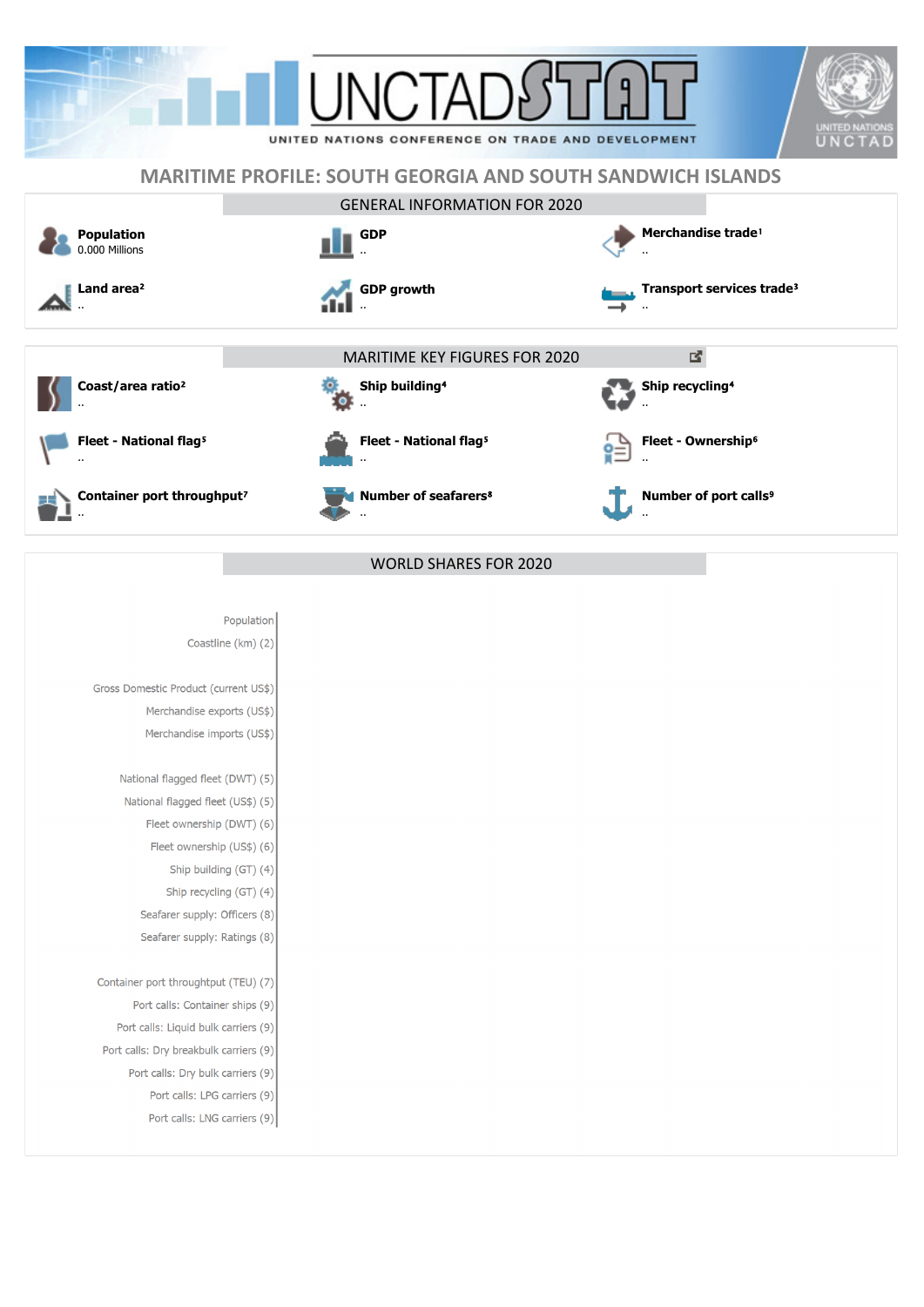### **SOUTH GEORGIA AND SOUTH SANDWICH ISLANDS**

INTERNATIONAL MERCHANDISE TRADE

図

### **Total merchandise trade**

**(as % of total exports)**

| (millions of US\$)        | 2005 | 2010     | 2015     | 2020 |
|---------------------------|------|----------|----------|------|
| Merchandise exports       |      | $\cdots$ | $\cdots$ | .,   |
| Merchandise imports       |      |          | $\cdot$  |      |
| Merchandise trade balance |      |          | $\cdot$  |      |
|                           |      |          |          |      |

# **Export structure by product group in 2020 Top 5 partners in 2020**

**(exports, millions of US\$)**

No data available



### INTERNATIONAL TRADE IN TRANSPORT SERVICES

図

| Services exports by main category <sup>10</sup> |           |          |         |      |
|-------------------------------------------------|-----------|----------|---------|------|
| (as % of total services)                        | 2005      | 2010     | 2015    | 2020 |
| Transport                                       |           | $\cdots$ |         |      |
| Travel                                          | $\cdot$ . | $\cdots$ | $\cdot$ |      |
| Other services                                  | $\cdot$ . | $\cdots$ | $\cdot$ |      |
|                                                 |           |          |         |      |

### **Total trade in transport services**<sup>10</sup>

| (millions of US\$)               | 2005     | 2010    | 2015     | 2020 |
|----------------------------------|----------|---------|----------|------|
| Transport services exports       | $\cdots$ | $\cdot$ |          |      |
| Transport services imports       | $\cdots$ | $\cdot$ | $\cdots$ |      |
| Transport services trade balance | $\cdots$ | $\cdot$ | $\cdots$ |      |



**..**

Merchandise exports growth rate in 2020

## Carrying capacity by type of ship<sup>5</sup> **(Thousands DWT)** 2005 2010 2015 2020

| Total fleet          | $\cdot$   | $\cdot$   | $\cdots$ | $\cdots$ |
|----------------------|-----------|-----------|----------|----------|
| Oil tankers          | $\cdots$  |           |          | $\cdots$ |
| <b>Bulk carriers</b> | $\cdot$ . | $\cdot$ . | $\cdots$ | $\cdots$ |
| General cargo        | $\cdots$  | $\cdots$  | $\cdots$ | $\cdots$ |
| Container ships      | $\cdots$  | $\cdot$   |          | $\cdots$ |
| Other types of ships | $\cdots$  | $\cdots$  | $\cdots$ | $\cdots$ |
|                      |           |           |          |          |



### Fleet by type of ship<sup>5</sup>

**(Number of ships)**

No data available

NATIONAL FLEET

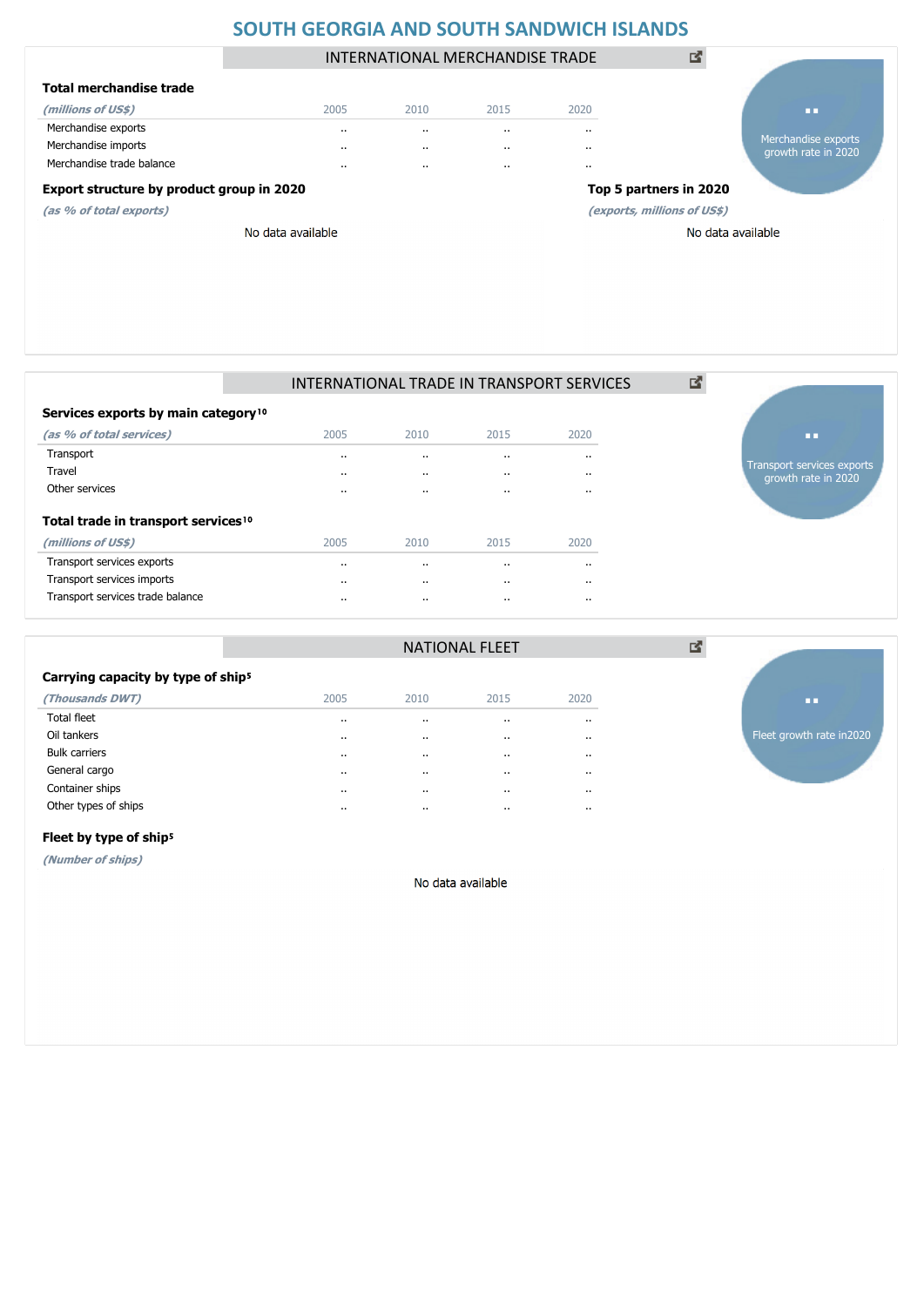### **SOUTH GEORGIA AND SOUTH SANDWICH ISLANDS**

LINER SHIPPING CONNECTIVITY

#### **Bilateral connectivity index - Top 10 partners in 2020**<sup>11</sup>

### **Liner shipping connectivity index**<sup>11</sup>

**Can only take values between 0 (minimum) and 1 (maximum)**

## **Maximum 2006=100 for China**

No data available

### No data available

### PORT CALLS AND PERFORMANCE

Port calls, time spent in ports, vessel age and size in 2020<sup>9</sup>

|                                  | Number of<br>arrivals | Median time<br>in port (days) | Avg age<br>of vessels | Avg size (GT)<br>of vessels | Avg cargo<br>carrying<br>capacity (DWT<br>per vessel | Avg container<br>carrying<br>capacity (TEU)<br>per container<br>ship | Maximum size<br>(GT) of vessels |
|----------------------------------|-----------------------|-------------------------------|-----------------------|-----------------------------|------------------------------------------------------|----------------------------------------------------------------------|---------------------------------|
| All ships                        | $\cdot$ .             |                               |                       | $\cdots$                    | $\cdots$                                             |                                                                      | $\cdots$                        |
| Liquid bulk carriers             | $\cdots$              |                               | $\ddot{\phantom{a}}$  |                             | $\cdots$                                             |                                                                      | $\ddot{\phantom{0}}$            |
| Liquefied petroleum gas carriers | $\cdots$              |                               |                       | $\cdots$                    | $\cdots$                                             |                                                                      | $\cdots$                        |
| Liquefied natural gas carriers   | $\cdot$ .             |                               |                       |                             |                                                      | $\cdots$                                                             | $\cdots$                        |
| Dry bulk carriers                | $\cdots$              |                               | $\ddot{\phantom{a}}$  |                             |                                                      | $\cdots$                                                             | $\cdots$                        |
| Dry breakbulk carriers           | $\cdots$              |                               |                       |                             |                                                      | $\cdots$                                                             | $\cdots$                        |
| Roll-on/roll-off ships           | $\cdot$               |                               | $\ddot{\phantom{a}}$  |                             | $\ddotsc$                                            | $\cdots$                                                             | $\ddotsc$                       |
| Container ships                  | $\cdots$              |                               |                       | $\cdots$                    |                                                      | $\cdots$                                                             | $\cdots$                        |
| Passenger ships                  | $\cdots$              |                               | $\ddot{\phantom{a}}$  |                             | $\cdot$                                              |                                                                      | $\ddot{\phantom{0}}$            |

### Port liner shipping connectivity index - Top 5 ports in 2020<sup>11</sup>

**Maximum 2006=100 for China, Hong Kong SAR**

#### No data available

図

図